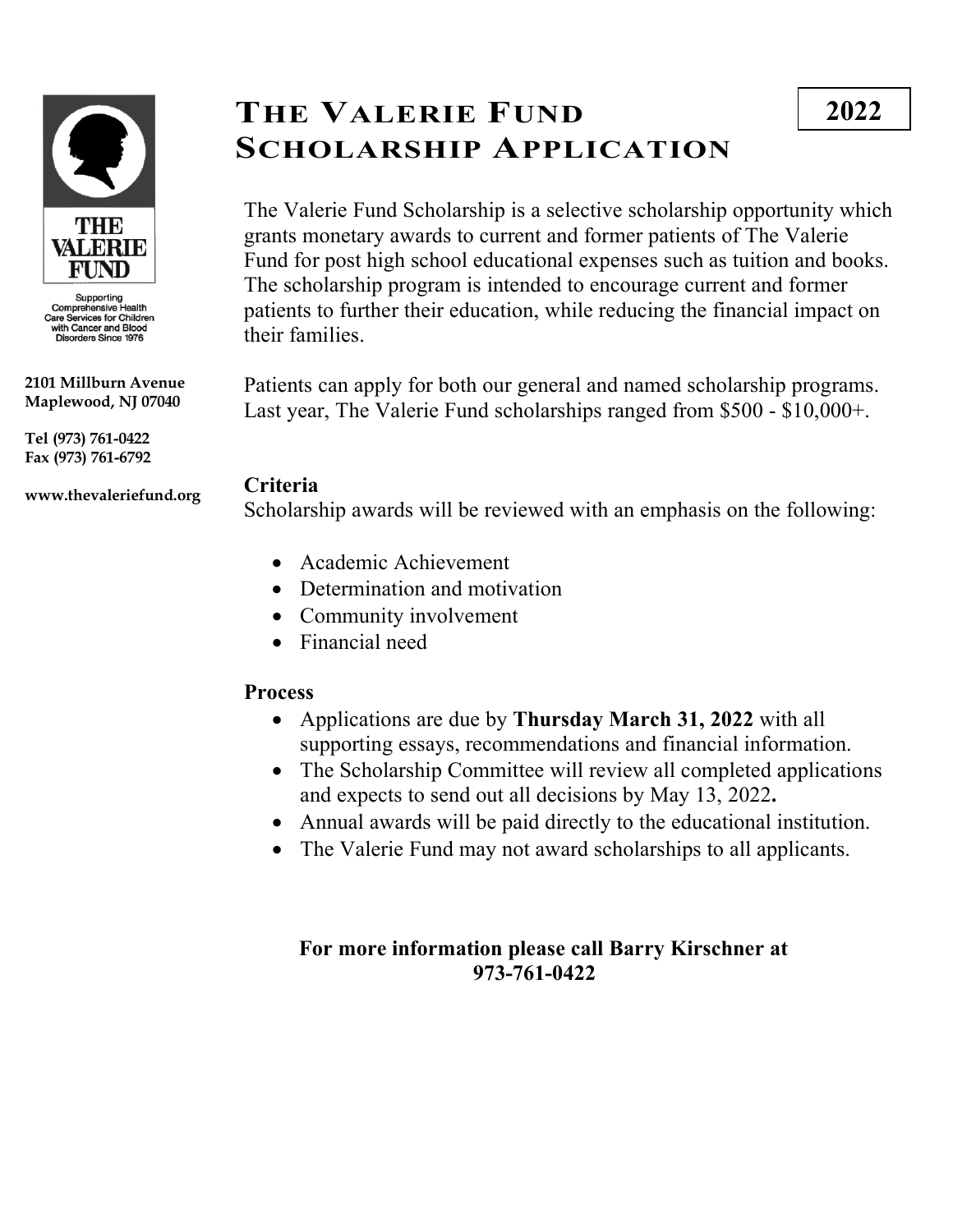

Supporting<br>Comprehensive Health<br>Care Services for Children with Cancer and Blood<br>Disorders Since 1976

## **INSTRUCTIONS**

- 1. All new applicants must complete all the following pages including the Statement of Financial Need on page 5.
- 2. To be eligible for a Named Scholarship you must complete one essay based on the criteria on page 6.
- 3. If you are a returning college student, you must attach a copy of your most current grades.
- **4. All applications are due by March 31, 2022.**
- **5. Incomplete or late applications will NOT be accepted.**

Please mail completed materials to:

 The Valerie Fund Scholarship Committee 2101 Millburn Avenue Maplewood, NJ 07040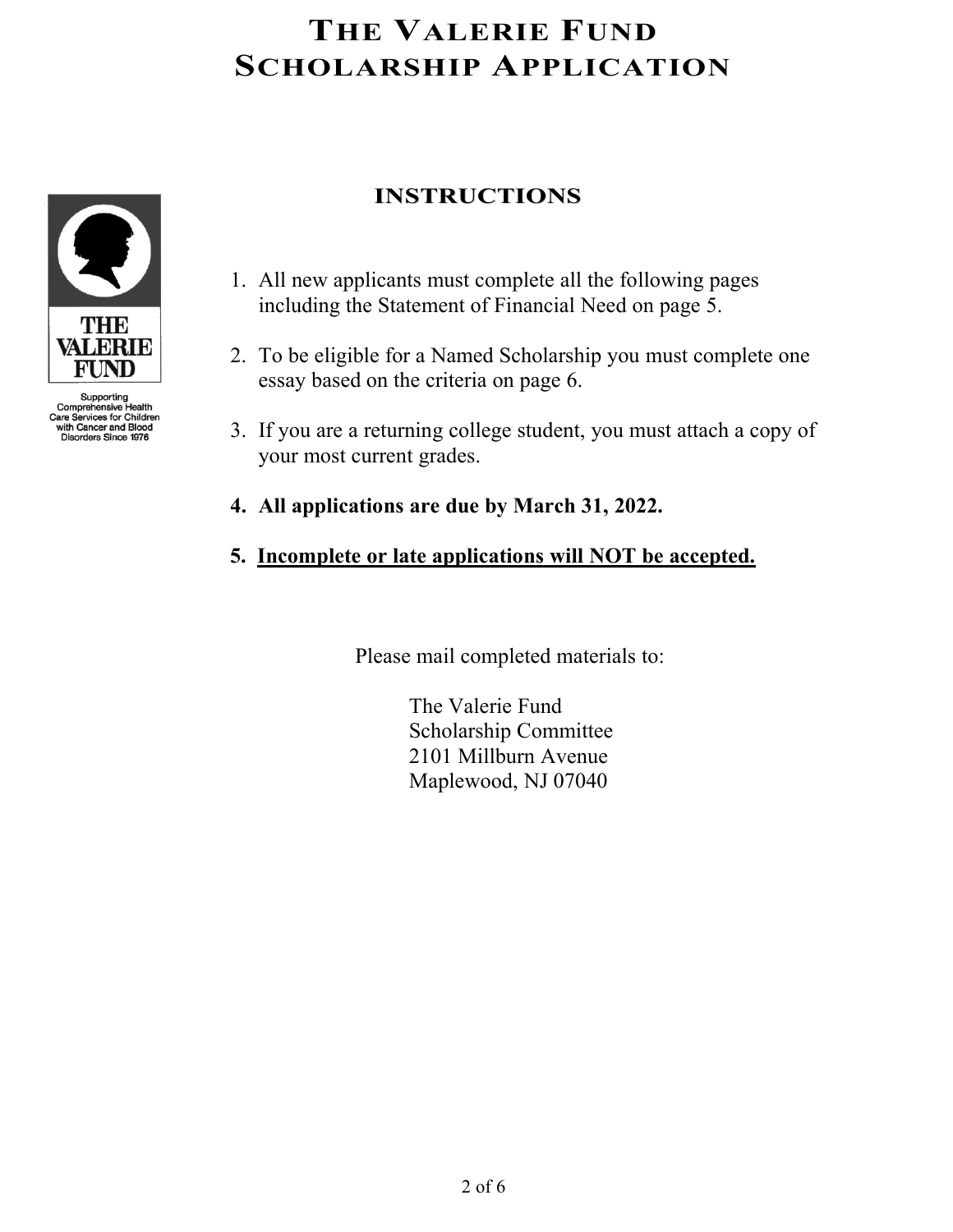#### **APPLICANT**

| <b>FIRST NAME</b>              | MIDDLE INITIAL       |              |        | LAST NAME |  |
|--------------------------------|----------------------|--------------|--------|-----------|--|
|                                |                      |              |        |           |  |
| <b>STREET ADDRESS</b>          |                      |              |        | APARTMENT |  |
|                                |                      |              |        |           |  |
| <b>CITY</b>                    | <b>STATE</b>         | ZIP          | COUNTY |           |  |
|                                |                      |              |        |           |  |
| <b>GENDER</b>                  | <b>DATE OF BIRTH</b> |              | AGE    |           |  |
| <b>Q</b> Female<br>$\Box$ Male |                      |              |        |           |  |
| <b>HOME EMAIL ADDRESS</b>      |                      |              |        |           |  |
|                                |                      |              |        |           |  |
| HOME PHONE NUMBER/ CELL PHONE  |                      | TODAY'S DATE |        |           |  |
|                                |                      |              |        |           |  |

### **VALERIE FUND CENTER**

| NAME OF TREATMENT CENTER                     |                   |  |                                        |  |                          |  |
|----------------------------------------------|-------------------|--|----------------------------------------|--|--------------------------|--|
| $\Box$ NEWARK BETH ISRAEL                    | $\Box$ NJ CHOP    |  | $\Box$ NY PRESBYTERIAN                 |  | $\Box$ ST. JOSEPH'S      |  |
| $\Box$ MONMOUTH                              | $\Box$ MORRISTOWN |  | $\Box$ SAINT BARNABAS                  |  | $\Box$ OVERLOOK          |  |
| NAME OF DOCTOR                               |                   |  | NAME OF SOCIAL WORKER                  |  |                          |  |
|                                              |                   |  |                                        |  |                          |  |
|                                              |                   |  |                                        |  |                          |  |
| <b>DIAGNOSIS OF CANCER OR BLOOD DISORDER</b> |                   |  | ARE YOU CURRENTLY RECEIVING TREATMENT? |  | <b>DATE OF DIAGNOSIS</b> |  |
|                                              |                   |  | $\Box$ YES $\Box$ NO                   |  |                          |  |

## **HIGH SCHOOL**

| NAME OF HIGH SCHOOL    |                |                | HIGH SCHOOL CITY / STATE   |               |
|------------------------|----------------|----------------|----------------------------|---------------|
| <b>GRADUATION DATE</b> | DIPLOMA EARNED |                | NAME OF GUIDANCE COUNSELOR | <b>HS GPA</b> |
|                        | $\Box$ DIPLOMA | $\square$ GED. |                            |               |

### **COLLEGE / TRADE SCHOOL** (IF ALREADY ENROLLED)

| NAME OF INSTITUTION                                                                              |              | PHONE NUMBER                          | <b>STUDENT# (DO NOT LEAVE BLANK)</b>      |
|--------------------------------------------------------------------------------------------------|--------------|---------------------------------------|-------------------------------------------|
| <b>ADDRESS</b>                                                                                   |              |                                       |                                           |
| <b>CITY</b>                                                                                      | <b>STATE</b> |                                       | <b>ZIP</b>                                |
| <b>COLLEGE CLASS IN FALL 2022?</b><br>(FRESHMAN, SOPH, JUNIOR, SENIOR OR<br><b>GRAD SCHOOL</b> ) |              | NUMBER OF PLANNED CREDITS - FALL 2022 | Current College GPA (if already enrolled) |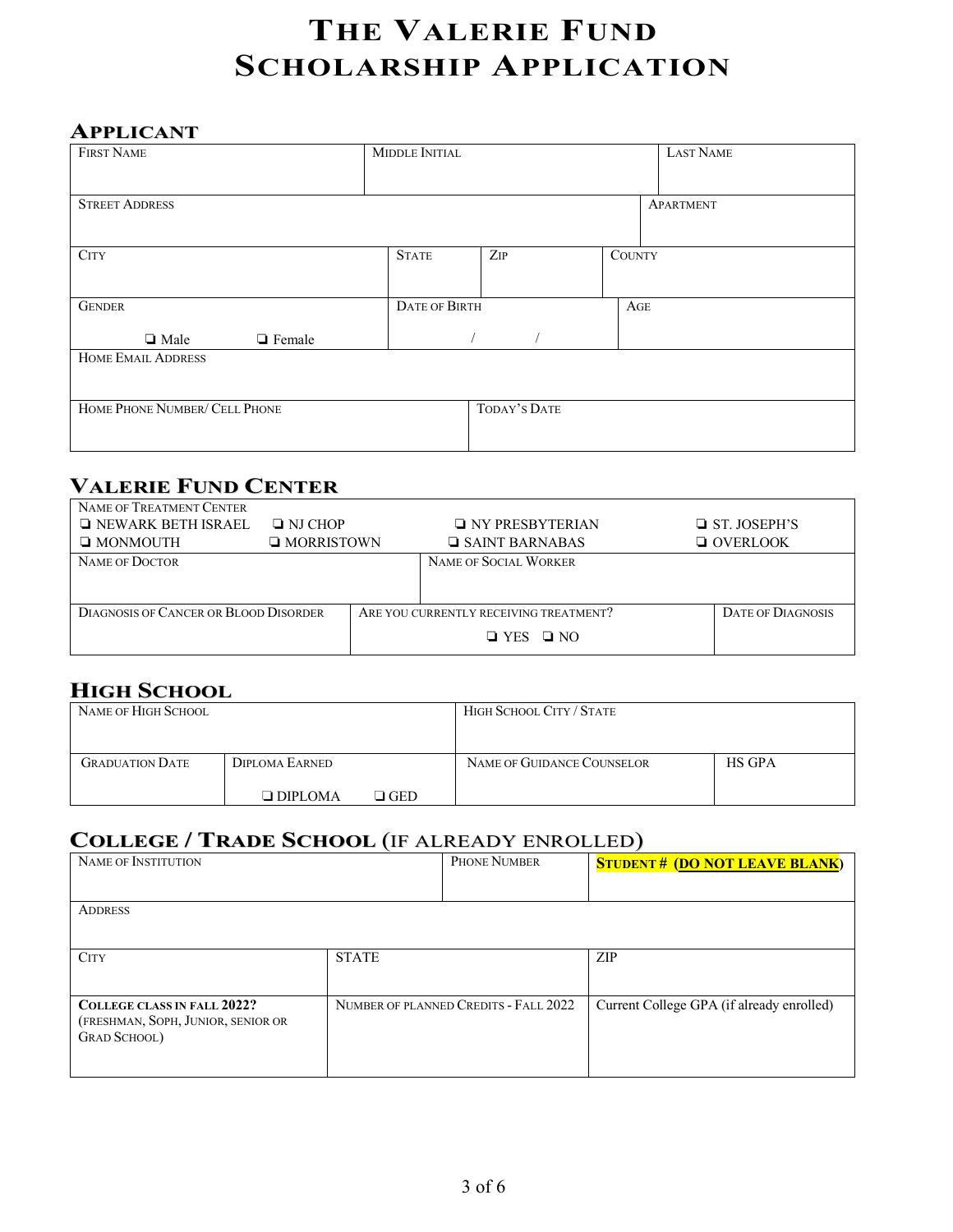### **COLLEGE / TRADE SCHOOL**

| PROJECTED MAJOR |
|-----------------|
|-----------------|

#### **IF YOU ARE CURRENTLY IN COLLEGE, YOU MUST ATTACH A COPY OF YOUR CURRENT TRANSCRIPT**.

HAVE YOU RECEIVED A VALERIE FUND SCHOLARSHIP IN THE PAST? ◯ │ │ │ │ YES │ │ │ NO

IF YES, IN WHAT YEARS AND IN WHAT DOLLAR AMOUNT? \_\_\_\_\_\_\_\_\_\_\_\_\_\_\_\_\_\_\_\_\_\_\_\_\_\_\_\_\_\_\_\_

#### **COMMUNITY INVOLVEMENT**

|                                   | $\Box$ YES<br>$\square$ NO                                                                |  |
|-----------------------------------|-------------------------------------------------------------------------------------------|--|
|                                   | IF YES, WHAT IS THE NAME OF THE ORGANIZATION WHERE YOU HAVE VOLUNTEERED YOUR TIME?        |  |
|                                   |                                                                                           |  |
| NAME OF CONTACT PERSON            | <b>CONTACT PERSON'S PHONE NUMBER</b>                                                      |  |
|                                   |                                                                                           |  |
|                                   |                                                                                           |  |
|                                   |                                                                                           |  |
|                                   | PLEASE TELL US ABOUT YOUR VOLUNTEER SERVICE AND WHAT YOU HAVE GAINED FROM THE EXPERIENCE. |  |
| (ATTACH AN EXTRA SHEET IF NEEDED) |                                                                                           |  |
|                                   |                                                                                           |  |
|                                   |                                                                                           |  |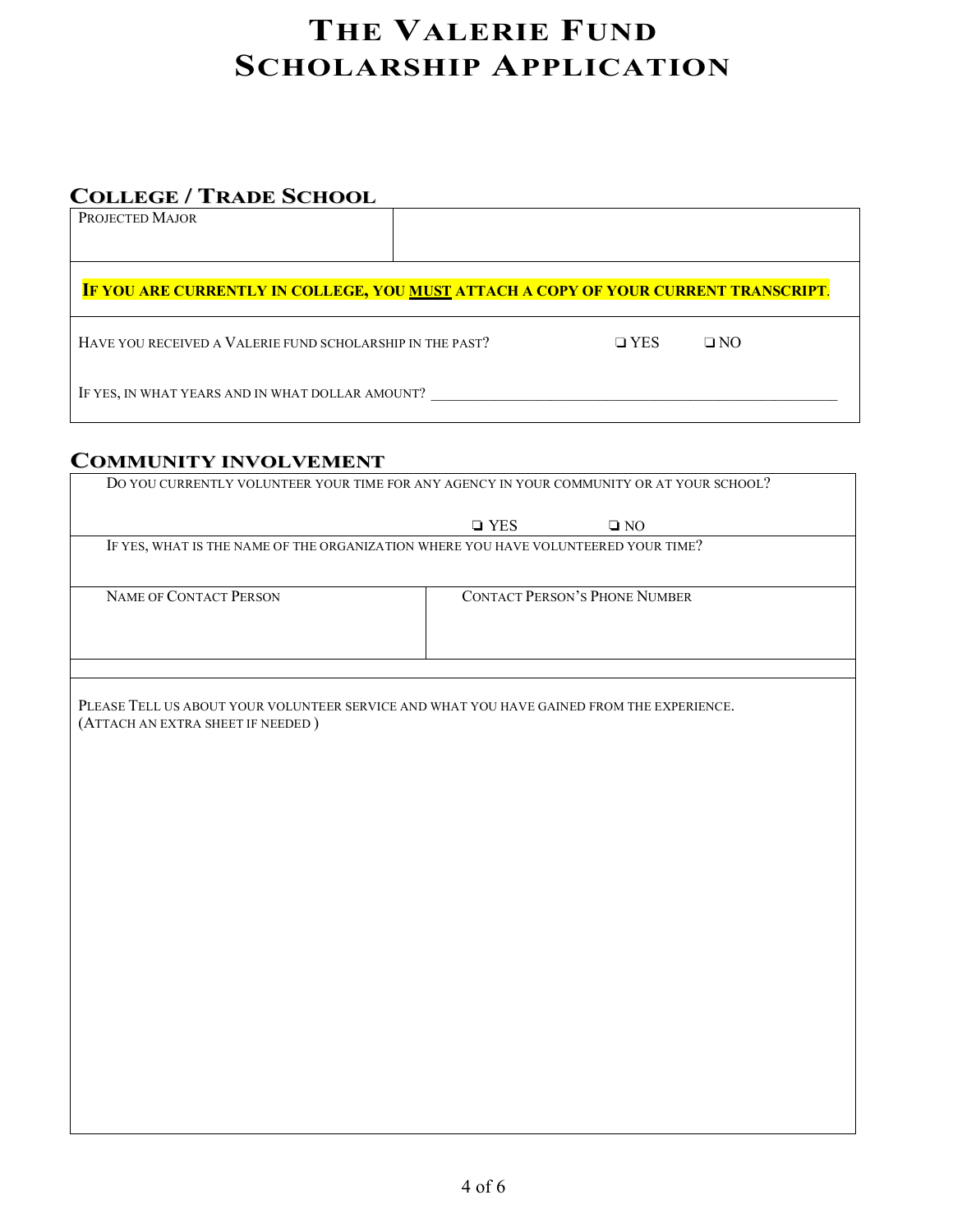**Your Financial Need for the School Year Starting Fall 2022**

**NAME\_\_\_\_\_\_\_\_\_\_\_\_\_\_\_\_\_\_\_\_\_\_\_\_\_\_\_\_\_\_\_\_\_\_\_\_\_\_\_\_\_\_\_\_\_\_\_\_\_\_\_\_\_\_\_\_\_**

**Name of School you plan to attend (if known) \_\_\_\_\_\_\_\_\_\_\_\_\_\_\_\_\_\_\_\_\_\_\_**

**If you are a H.S. Senior, please list a few colleges you are waiting to hear from.**

| ı. |  |  |  |
|----|--|--|--|
| 2. |  |  |  |
| 3  |  |  |  |

| 1. Total cost of attendance (tuition, fees, housing)  |  |
|-------------------------------------------------------|--|
| 2. Amount of scholarships/grants                      |  |
| (not including this one)                              |  |
| 3. Amount of unmet need (subtract line 2 from line 1) |  |
| 4. Amount of federal student loans you plan to take   |  |